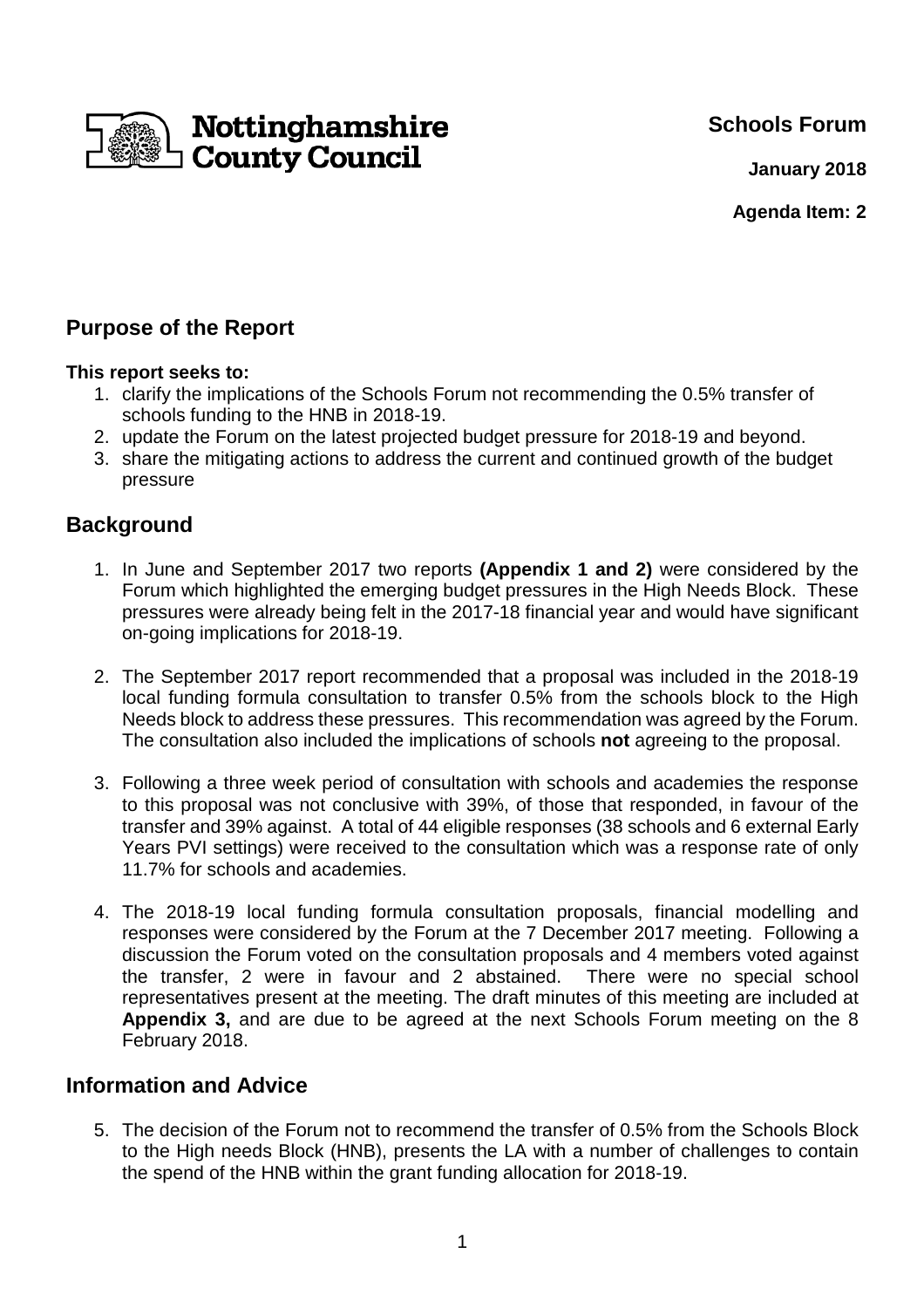- 6. In previous years there has been the option for local authorities to transfer funding between blocks, but this has not been necessary until now. This is because the Non-ISB DSG reserve has been used to temporarily 'top up' the HNB in 2016-17 and 2017-18 by £360k and £891k respectively.
- 7. The forecast overspend for the 2017-18 financial year is now £3.7m (after the transfer of £0.891 million) and this will create a deficit of £0.4m, on the Non-ISB reserve, at the end of the financial year.
- 8. The HNB funding allocation for 2018-19 has been confirmed and there will be an additional £2.7m available, but this will not be sufficient to fund the projected overspend for 2018-19 and to recover the projected deficit. Therefore it is inevitable that even if the County Council so considers an application to the Secretary of State for the 0.5% transfer (see paragraph 30), there will still be a need to reduce the allocation to Schools, Partnerships and Families from April 2018.

### **Projected Budget Pressure for 2017-18 and Beyond**

- 9. In June 2017 the Forum considered a report for a projected budget pressures of £891,000. The Forum agreed to use the Non ISB reserve to cover the pressure for one year only.
- 10. In September 2017, a further report was considered, highlighting the increasing pressure on the High Needs Block due to:
	- o a significant increase in the number of children and young people (CYP) with an education, health, care plan (EHCP), accessing specialist education provision, in education other than at school (EOTAS) and independent non-maintained schools (INM)
	- o increased parental expectations that pupils will stay on in specialist educational provision post 16 and beyond, as a result of the Children and Families Act 2014 and SEND reforms
	- o changes to funding from health for continuing care, previously paid to special schools.
	- o increasing pressure on schools to improve attainment in the context of a highly academic curriculum, has resulted in increased challenges for schools to include CYP with the most complex needs in mainstream schools
	- o Nottinghamshire special schools being full, which has led to an increase in the number of externally commissioned places in specialist education provision (EOTAS and INM).
- 11. Since the September 2017 report, local Clinical Commissioning Groups (CCGs) have notified NCC of their intention to cease payments to mainstream schools to support them in meeting health and care needs of identified children. This is being implemented on a case by case basis and has resulted in additional costs to the HNB, both from High Level Needs (HLN) and INM budgets.
- 12. Consequently the overspend for 2017-18 is now forecast to be £3.7 million (after the contribution of £0.891 million from the Non ISB reserve). If the projected overspend cannot be paid from the reserve, the high needs block will be required to cover the deficit. This means that the HNB would be further reduced by £400k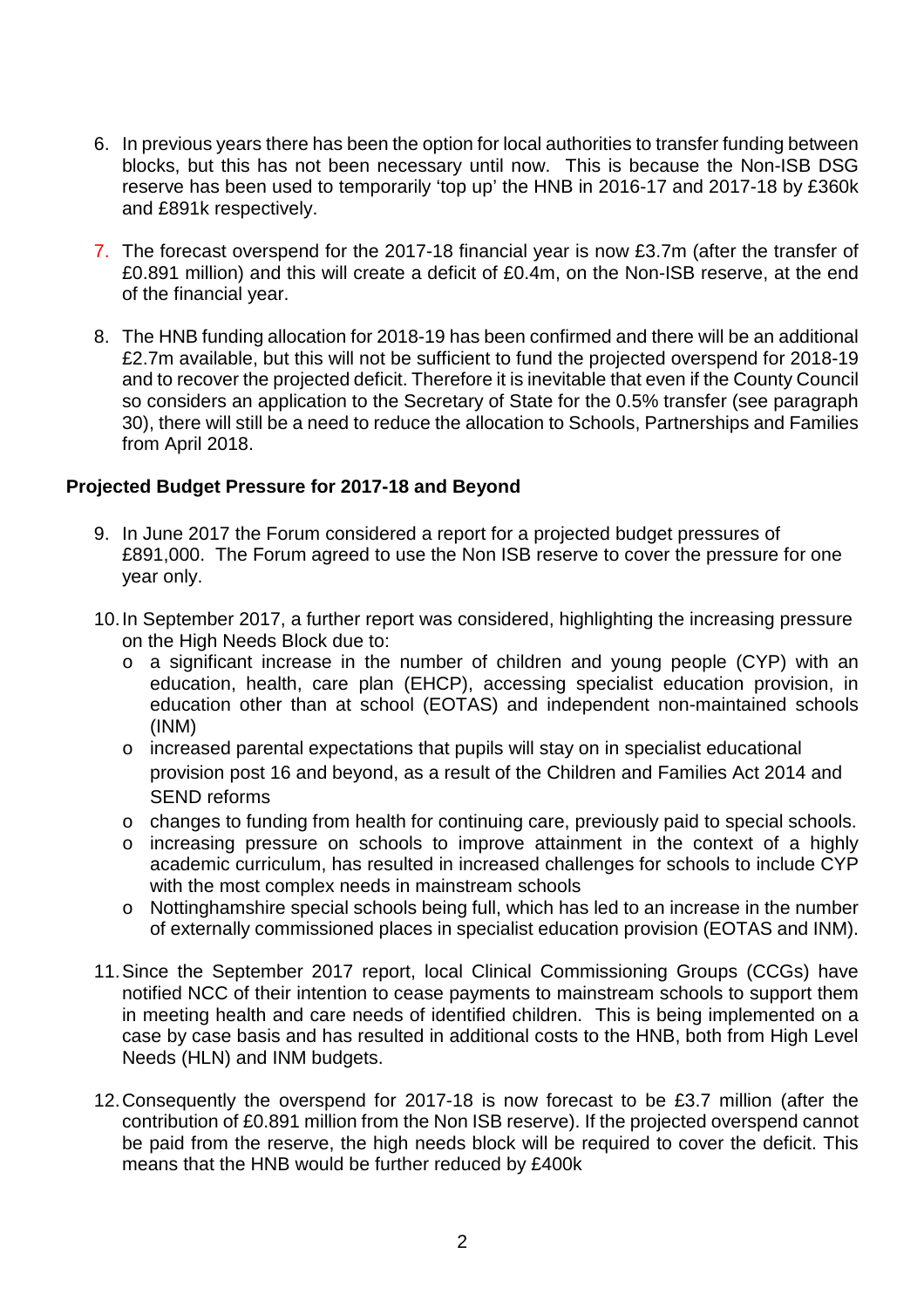13. Work has been undertaken to project the HNB expenditure for 2018-19 and beyond and this is included at **Appendix 4** and shows a projected overspend of £5.330 million (including the deficit brought forward from 2017/18) in 2018-19 and £6.333 million in 2019- 20.

#### **Data Supporting Recent Growth in Demand**

- 14. There has been growth in the demand for all services supported by the High Needs Block in 2016-17 and 2017-18 and expects this to continue into 2018-19 and beyond.
- 15. In January 2017 585 CYP with EHCPs were attending mainstream provision. This has increased from 442 in January 2015. This has resulted in an increase in HLN spending to support schools to meet the needs of CYP with SEND in mainstream settings.
- 16. The number of CYP requiring a place in specialist provision has increased by 50% between 2014/15 and 2017/18. In addition the average cost of each place has increased by 50% in the same period. The overall impact of these increases is that the spend has tripled in EHCP CYP in Alternative provision and INM School Placements.
- 17. In the same period, the number of special school places has increased by 6%, from 903 to 958 which is a fraction of the overall increase in need.
- 18. The total number of children and young people (CYP) being educated in INM in 2017-18 is now 269 and a further 440 are being educated in FE Colleges. This is an increase of 64 and 29 respectively in comparison with 2016-17, at the same point in the year (i.e. autumn term). The average cost of a place in INM is £40,000 compared to £21,316 in a special school setting. The average cost of a place in FE is £12,618 and this is the LA's preferred option for all CYP with an EHCP from 18 to 25 years of age, wherever an FE College can meet their educational needs.

## **Mitigating Actions to Address the Current and Continued Growth of the Budget Pressure**

- 19. It was agreed at the September 2017 Schools Forum, that there is a need for a shared understanding around the current use of the High Needs Block to inform the strategic development of different types of provision in ways which are beneficial to children with complex needs, more cost effective while remaining fair across Partnership Development areas.
- 20. The Schools Forum agreed to work in partnership with all schools and the local authority to carry out an in-depth review to fully understand the effectiveness of the current use of the HNB to inform the most effective and efficient ways to allocate this funding in future. The review will be carried out by an independent consultant, commissioned by NCC in agreement with the schools forum and will be funded from the High Needs Strategic Planning Fund of £322,000. This fund was a grant given to all LAs, by the ESFA, to support them in carrying out a review of their High Needs Provision (**Appendix 5**).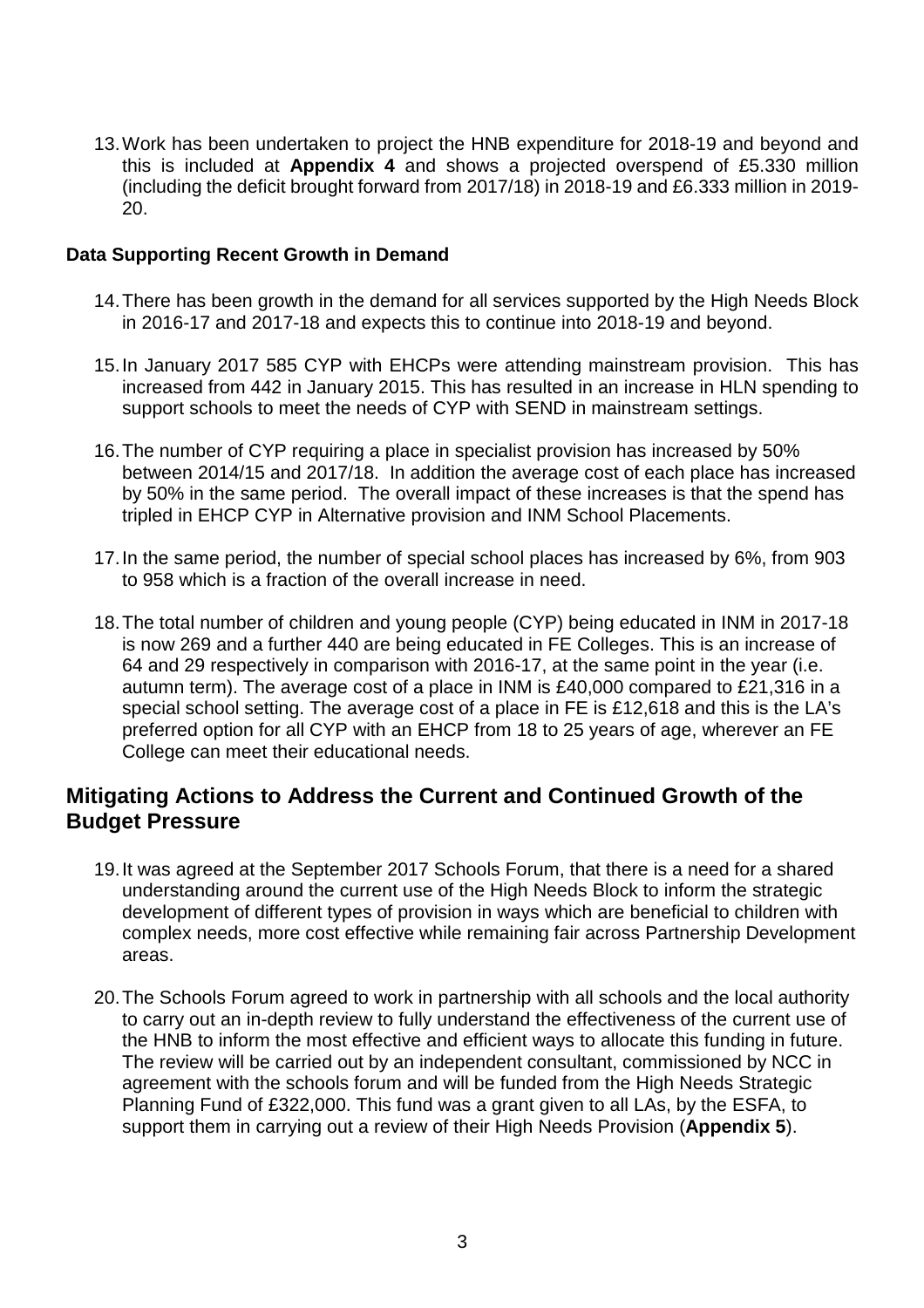- 21. This Strategic Planning fund will also be used to deliver a number of key activities, as outlined in the High Needs review draft action plan in **Appendix 6.** This aims to ensure that the HNB is spent effectively to meet the needs of CYP with SEND within the allocated budget.
- 22. NCC has just consulted on the use of the Specialist Capital Grant (report to Schools Forum, September 2017). The outcome of the consultation is that the majority of respondents are in favour of the grant being used to increase specialist provision in Nottinghamshire schools, in the areas of highest need.
- 23. NCC has centralised all commissioning for social care and EHCP specialist provision in order to secure economies of scale through joint commissioning of places. This includes exploration of the use of Block Purchasing of places at a fixed rate, in order to reduce the need for spot purchasing of places at high cost.
- 24. Nottinghamshire County Council submitted Expressions of Interest (EOIs) to the Regional Schools Commissioner (RSC) for funding for 2 new special schools, which would have provided more places in Nottinghamshire special schools, thereby reducing the need for additional high cost places in external specialist provision. Unfortunately both EOIs were unsuccessful.
- 25. The creation of 42 additional places in Nottinghamshire's special schools are planned from April 2018 and a further 15 places from September 2018. These additional places have reduced the predicted need for additional INM places to meet rising demand, from 120 to 63 in the financial year 2018-19.
- 26. In June 2015, due to the fact that some partnerships continued to permanently exclude at the same rate as was previously the case, the LA consulted the schools forum on implementing a full cost recovery mechanism from excluding schools to cover the cost of NCC providing full time education for children and young people permanently excluded. Schools forum approved the proposal at their meeting in October 2016.
- 27. Additional budget control measures are being put in place which includes the High Needs review and vacancies in teams funded through the High Needs Block being frozen.

### **Options to Address the Projected Budget Pressure**

- 28. As previously stated an additional £5.330 million is required to balance the high needs budget in 2018-19.
- 29. The proposal to generate the 0.5% transfer to the HNB would only equate to £2.345 million and is less than the amount required to set a balanced budget for 2018-19. Other HNB budget reductions would also need to be made with effect from 1 April 2018.
- 30. The local authority can apply to the Secretary of State for agreement of a funding transfer where a Schools Forum has opposed it. This would require political approval and a disapplication request to be submitted before 19<sup>th</sup> January 2018.
- 31. The method by which the reduction would be made was outlined in the consultation document with a per pupil amount being deducted outside of the funding formula. A